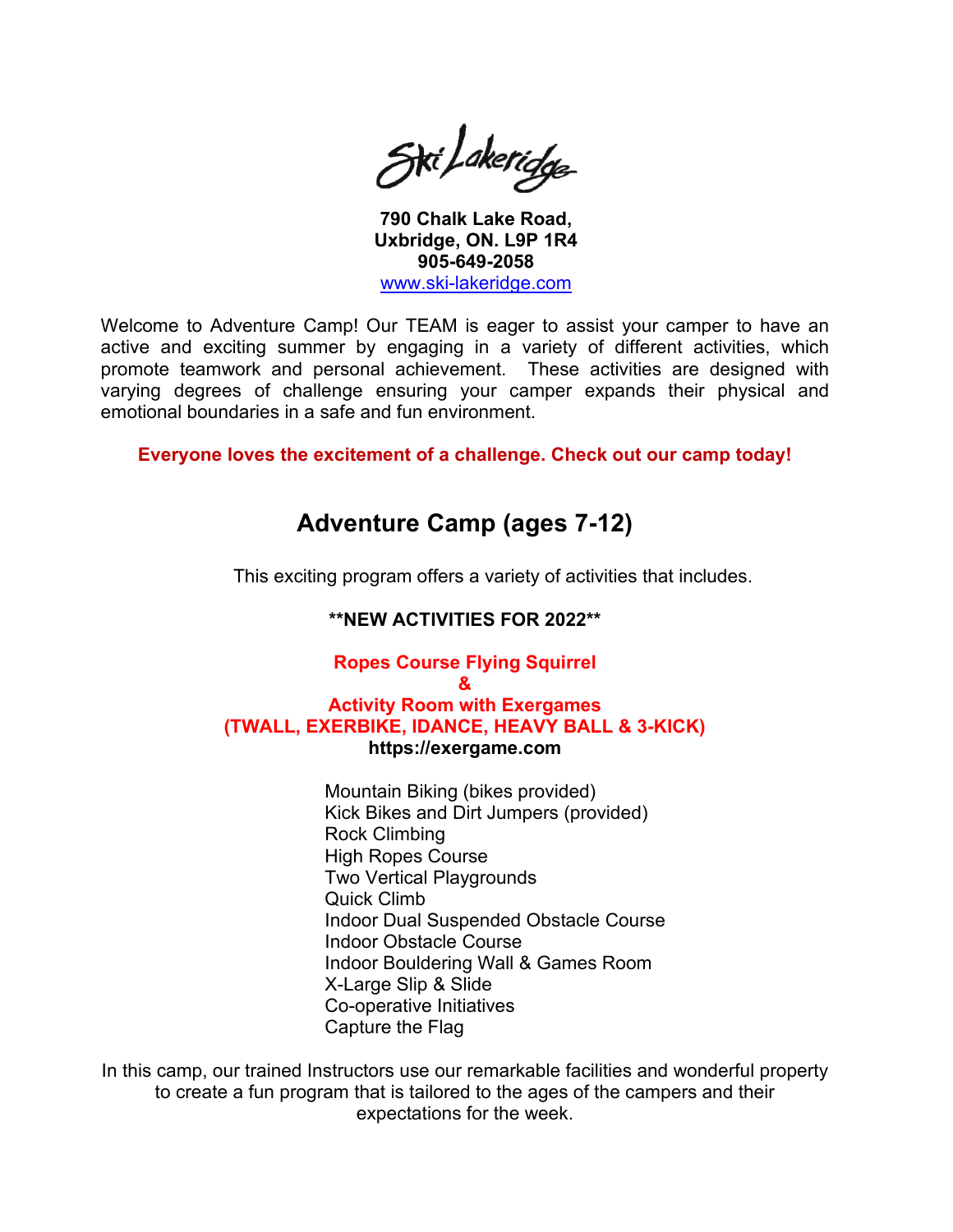Ski Lakeridge

**Adventure Camp 2022** 

Camp program: **9:00am to 4:00pm**.

Early DROP OFF **starting**: 8:00am Late PICK UP **until**: 5:00pm

**\$10.00 penalty for every half hour; when picking up after 5pm.**

**Adventure Camp runs the following weeks**:

- July 4 to July 8, 2022
- July 11 to July 15, 2022
- July 18 to July 22, 2022
- July 25 to July 29, 2022
- --------------------------------- • Aug. 2 to Aug.  $5, 2022 - 4$  days
- Aug. 8 to Aug. 12, 2022
- Aug. 15 to Aug. 19, 2022
- Aug. 22 to Aug. 26, 2022

## **ADVENTURE CAMP (INCLUDES TAX)**

| <b>5 DAY CAMPS</b> | <b>1 PARTICIPANT</b> |
|--------------------|----------------------|
| week of camp:<br>1 | 601.60               |
| 2 weeks of camp:   | \$1173.12            |
| 3 weeks of camp:   | \$1744.63            |
| 4 weeks of camp:   | \$2316.14            |
| Four Days of Camp  | 495.60               |
| Daily rate:        | 126.00<br>S          |
|                    |                      |

## **What to bring:**

| <b>Bike helmet</b> | Lunch | Sunscreen | Running shoes                            | facemasks |
|--------------------|-------|-----------|------------------------------------------|-----------|
| Water bottle       | Hat   |           | Change of clothes Bathing suit and towel |           |

**All campers** should dress appropriately for the outdoors and weather as we run rain or shine. Bike helmets are mandatory and should be brought daily. Sweatshirts with hoods jewellery and sandals are not permitted and long hair must be tied back. Face masks are mandatory when inside the chalet.

**Lakeridge Resort Limited reserves the right to change and/or cancel programs.**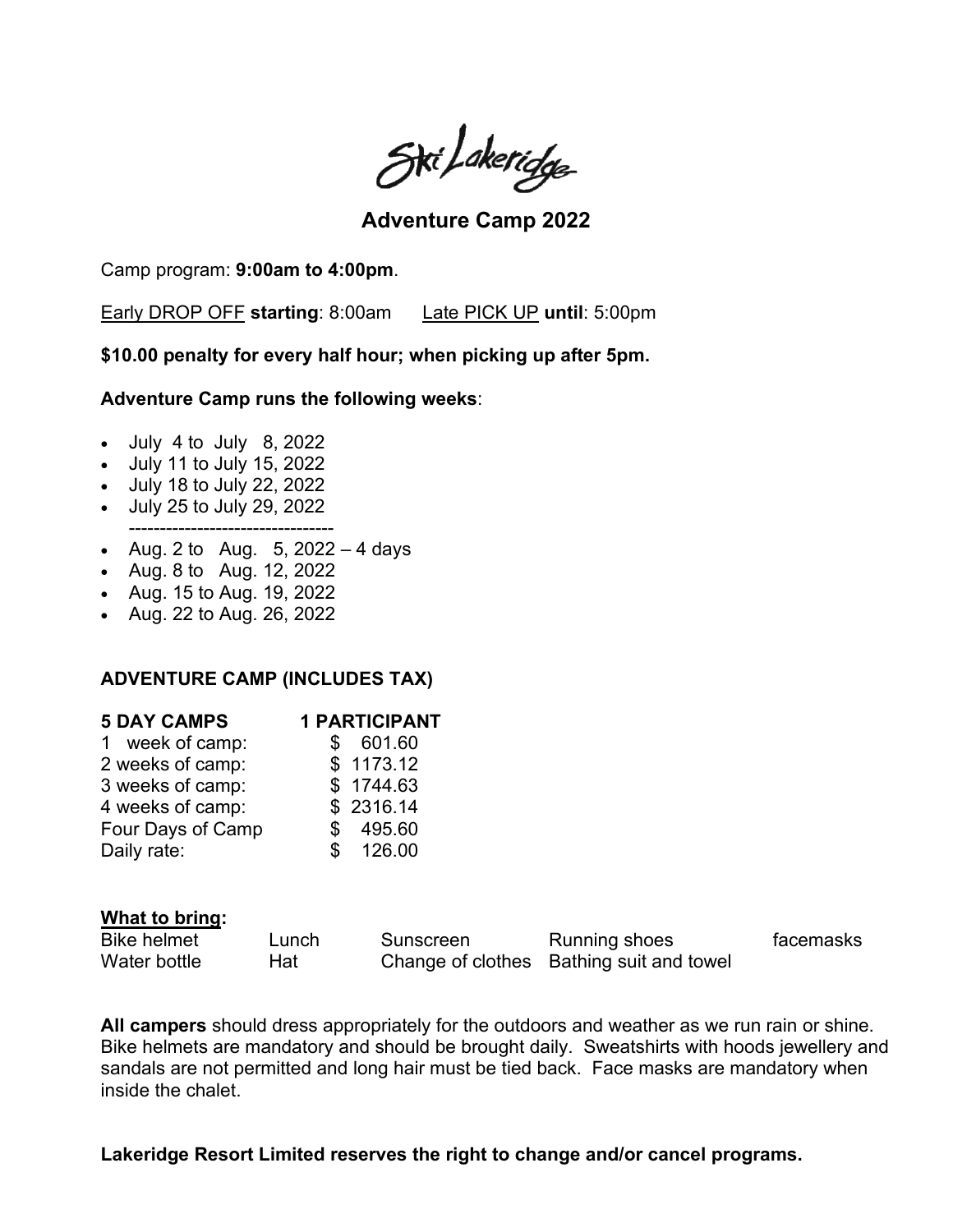Siri Lakeridge

**790 Chalk Lake Road, Uxbridge, ON. L9P 1R4 P: 905-649-2058 Fax: 905-649-3752**

Adventure Camp 2022

| Postal Code ________________________ |
|--------------------------------------|
|                                      |
|                                      |
| Parent or Guardian's Name            |
|                                      |
|                                      |

| <b>Child's First Name</b> | M/E | Age | <b>Medical</b><br><b>Conditions/</b><br><b>Allergies</b> | <b>Camp Dates</b> |
|---------------------------|-----|-----|----------------------------------------------------------|-------------------|
|                           |     |     |                                                          |                   |
|                           |     |     |                                                          |                   |
|                           |     |     |                                                          |                   |

## **Payment Type: (Payment must be received 2 weeks prior to camp start date)**

| Visa<br><b>Mastercard</b><br>Total \$ | Office Use:     |
|---------------------------------------|-----------------|
| Credit Card #:                        | CVV:<br>Expiry: |
| Card Holder:                          | Signature:      |

## **Cancellation/Refund Policy**

For cancellation prior to camp a \$60.00 + HST administration fee will be applied to all refunds. During camp a doctor's note most be provided in order to receive a refund. Refunds will be pro-rated and the \$60.00 +HST administration fee will be applied.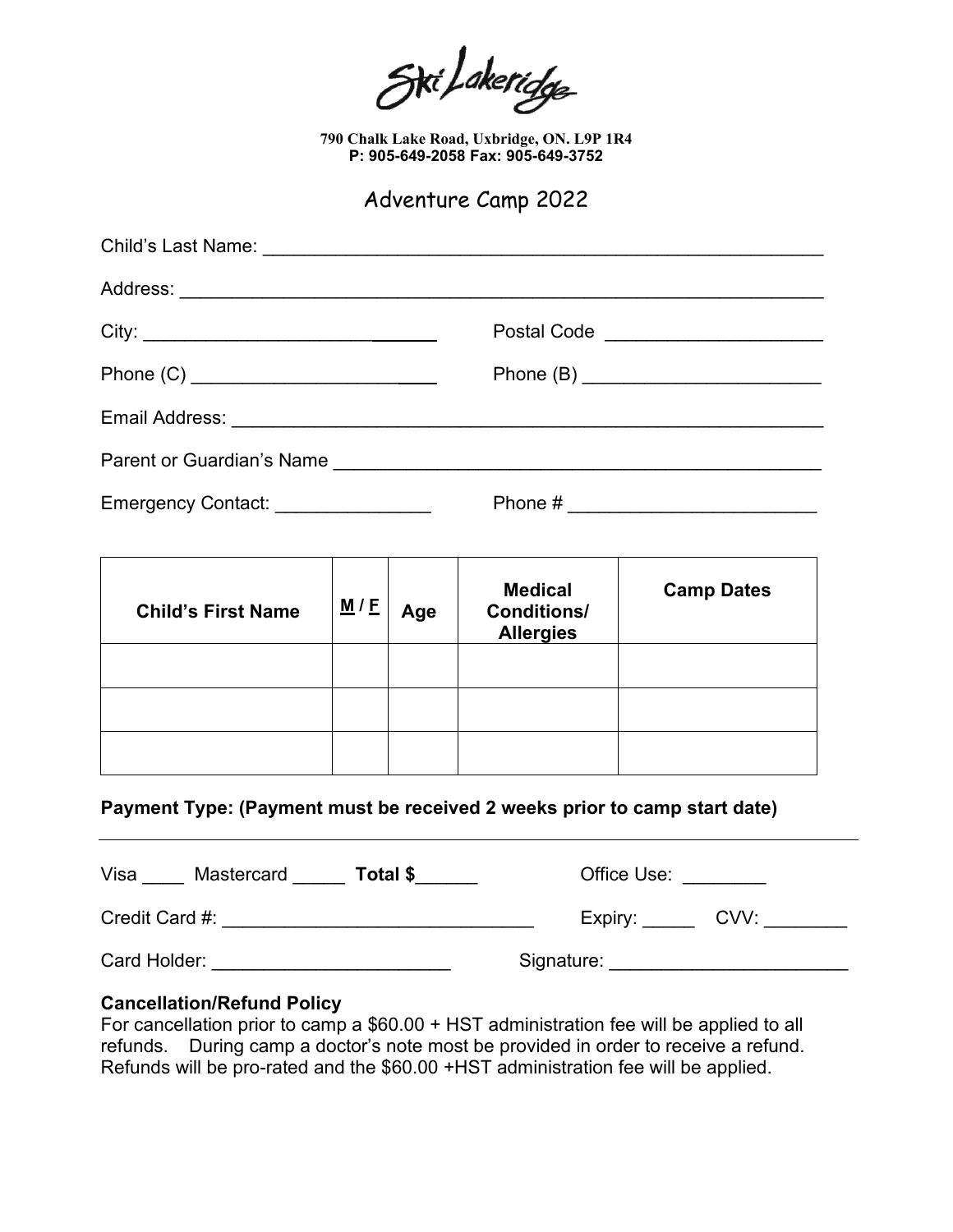Ski/akeridge

**Adventure Camp 2022** 

|                                                                                                                                                 |                                                                                | <b>Photo Permission</b> |  |
|-------------------------------------------------------------------------------------------------------------------------------------------------|--------------------------------------------------------------------------------|-------------------------|--|
|                                                                                                                                                 | give Lakeridge Ski Resort permission to                                        |                         |  |
| take and use pictures of my child ______________________________for program promotions.                                                         |                                                                                |                         |  |
|                                                                                                                                                 |                                                                                |                         |  |
|                                                                                                                                                 | New Camper   Return Camper                                                     |                         |  |
|                                                                                                                                                 | How did you hear or become interested in our camp?                             |                         |  |
|                                                                                                                                                 | Flyer/Ad's     Internet/Google Search     Word of Mouth     In House Promotion |                         |  |
|                                                                                                                                                 | Facebook   Instagram                                                           |                         |  |
|                                                                                                                                                 |                                                                                |                         |  |
|                                                                                                                                                 |                                                                                |                         |  |
| Please list any information (i.e. interests or concerns) that we should know to make<br>your child's experience more comfortable and enjoyable. |                                                                                |                         |  |
|                                                                                                                                                 |                                                                                |                         |  |
|                                                                                                                                                 |                                                                                |                         |  |
|                                                                                                                                                 |                                                                                |                         |  |
|                                                                                                                                                 |                                                                                |                         |  |
|                                                                                                                                                 |                                                                                |                         |  |